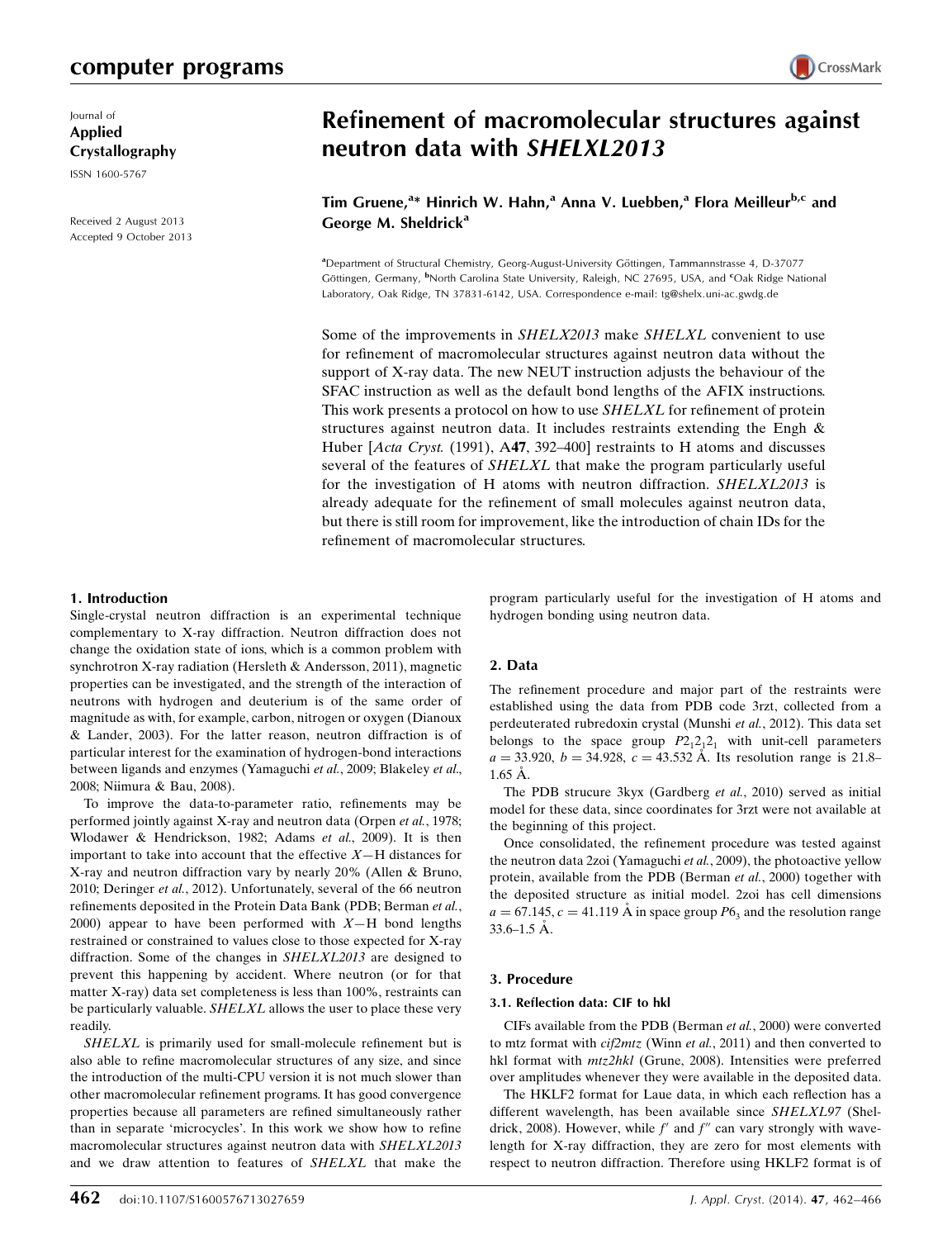#### Table 1

Default bond lengths in ångströms for AFIX instructions with and without the NEUT instruction for a temperature of 293 K.

| AFIX $m = 1$ 2 3 4 4[N] 3[N] 15[B] 8[O] 9                                                                                                 |  |  |  |  |  | 9 N 16 |  |
|-------------------------------------------------------------------------------------------------------------------------------------------|--|--|--|--|--|--------|--|
| NEUT X-H 1.10 1.09 1.06 1.08 1.01 1.03 1.20 0.98 1.08 1.01 1.08<br>$(X-ray)$ $X-H$ 0.98 0.97 0.96 0.93 0.86 0.89 1.10 0.82 0.93 0.86 0.93 |  |  |  |  |  |        |  |

no advantage unless, for example, cadmium is present in the structure, in which case wavelength-dependent scattering factors can be defined via the LAUE instruction.

#### 3.2. Coordinates: PDB to ins

PDB files were converted to ins format with SHELXPRO (Schneider & Sheldrick, 1997). H atoms belonging to water molecules were copied to the ins file; all other H atoms were removed from the ins file with the text editor vim (http://www.vim.org/) using regular expressions.

H atoms were placed with the default HFIX instructions generated by SHELXPRO. The default instruction SHEL 10 0.1 was changed to SHEL 999 0.1 to include all diffraction data. The second parameter of the CGLS was removed to include all reflections during refinement. §3.3 explains the consequences and justification for this step.

The NEUT instruction was placed before SFAC. This adjusts the scattering lengths according to the ILL Neutron Data Booklet (Dianoux & Lander, 2003) and also sets the default bond lengths of all HFIX and AFIX instructions as shown in Table 1.

The AFIX instruction helps with the major obstacle of neutron data: the number of H atoms approximately equals the number of all other atoms, and if they were treated like other atoms, this would double the number of parameters to be refined. H atoms placed with an AFIX instruction are constrained to limit the number of additional parameters.

When placed after the SFAC instruction(s), NEUT does not affect the interpretation of scattering lengths so that user-defined absorption coefficients can be used if required.

For perdeuterated samples, all H atoms were turned into D atoms. If, for example, H is the second and D the sixth entry of the SFAC instruction, this is achieved with the command sed "s/ $\hat{H}\setminus(\ldots\setminus)$  $2/H\1$  6/" name.ins > nameHtoD.ins.

Non-perdeuterated samples were checked in COOT (Emsley et al., 2010) and the scattering factor manually changed from D to H for H atoms with negative nuclear density.

This procedure of starting a neutron refinement with SHELXL from a PDB file is realistic because it is safe to assume that an X-ray structure already exists.

The preparation was considered successful if refinement yielded  $R_{work}$  < 30% after the first round.

SHELXPRO automatically inserts Engh & Huber (1991) restraints in the ins file for non-H atoms of amino acids.

Restraints for water and  $H_3O^+$  were derived from the Landolt– Börnstein series (Graner et al.,  $1976a,b$ ) and are listed in the supporting information.<sup>1</sup> Isotopic differences between <sup>1</sup>H and <sup>2</sup>H are below the number of significant digits.

The GRADE server (http://grade.globalphasing.org) can generate restraints for ligands including H atoms. SHELX format of the restraints is currently available upon request (J. Holstein, personal communication).

External restraints (Murshudov et al., 2011) can be easily derived from the ProSmart (Nicholls et al., 2012) output, for example using Awk or Perl. This can stabilize refinement against low-resolution data, especially at early stages of refinement.

# 3.3. Validation

The  $SHELXL$  instruction WPDB  $-2$  outputs a PDB file including H atoms. Molprobity was used to check the geometry of the refined structures (Chen et al., 2010), and clashes were visually inspected in COOT (Emsley et al., 2010). In most cases, the reported clashes needed special attention, although in some cases the clash pointed at a chemically reasonable hydrogen bond and no action was taken.

3.3.1. Hydrogen restraints. The supporting information lists restraints involving H atoms for all standard amino acids. They were validated by using these restraints instead of any AFIX constraints in the data set 2zoi (Yamaguchi et al., 2009). Both variations were refined in several cycles until convergence and until the clashes reported by Molprobity were reduced to those which were chemically justified.

3.3.2. Cross validation. The original data set 3rzt contains only 4783 unique reflections. Proper usage of the conventional  $R_{\text{free}}$ requires at least 500 reflections in the test set. Because this is a substantial part of this data set, we validated with a 50-fold cross validation: 95 hkl files were created, each with 50 reflections flagged as 'test reflection' for cross validation. The flags were distributed randomly in such a way that the test sets of any two hkl files were disjoint. This allows the calculation of  $R_{\text{cross},50}$ , with standard deviation, instead of  $R_{\text{free}}$ . The disjoint division was created by the program CROSSFLAGHKL, available from TG upon request. Independence was created with the SHELXL instruction WIGL 0.4, which applies random shifts to the coordinates before refinement, a method also used in the PDB\_REDO project (Joosten et al., 2009). The ins file for each hkl file was created by an appropriate symbolic link to this res file after the number  $-1$  was added to the CGLS instruction, telling  $SHELXL$  to exclude the reflections marked with  $-1$  from refinement and to calculate an  $R1$ (free) value from these reflections at the end of refinement.

# 4. Results

In this work we tested the improvements made to SHELXL2013 with respect to the refinement of macromolecular structures against neutron data. Our results include a set of restraints involving H atoms, listed in the supporting information, which extend the Engh & Huber (1991) restraints for amino acids. The protocol and the restraints were developed with the data set 3rzt and tested against the data set 2zoi. In both cases the models were validated using 50-fold cross validation instead of using the conventional  $R_{\text{free}}$ . The structure for 3rzt was refined to  $R1/R_{\text{cross},50} = 0.2316 (6)/0.2874 (337)$  after removing one set to ensure that there were no outliers greater than  $3\sigma$  from the mean value. Interestingly, this outlier was the res file with the highest  $R1 = 0.233$  value and at the same time the lowest  $R1$ (free) = 0.209 value, supporting the notion that large gaps between  $R1$  and  $R1$ (free) indicate model bias. The *Molprobity* clash score was reported as 18.8 and the overall Molprobity score was 2.07. Note that the standard deviation of  $R_{\text{free}}$  is estimated with  $1/N^{1/2}$ from the number of reflections in the free set (Joosten et al., 2009). In order to achieve the same standard deviation of 0.0337 as calculated for full 50-fold cross validation, the size of the test set would have to be greater than 800 reflections, a large proportion of the 4784 reflections in this data set.

<sup>1</sup> Supporting information is available from the IUCr electronic archives (Reference: HE5625).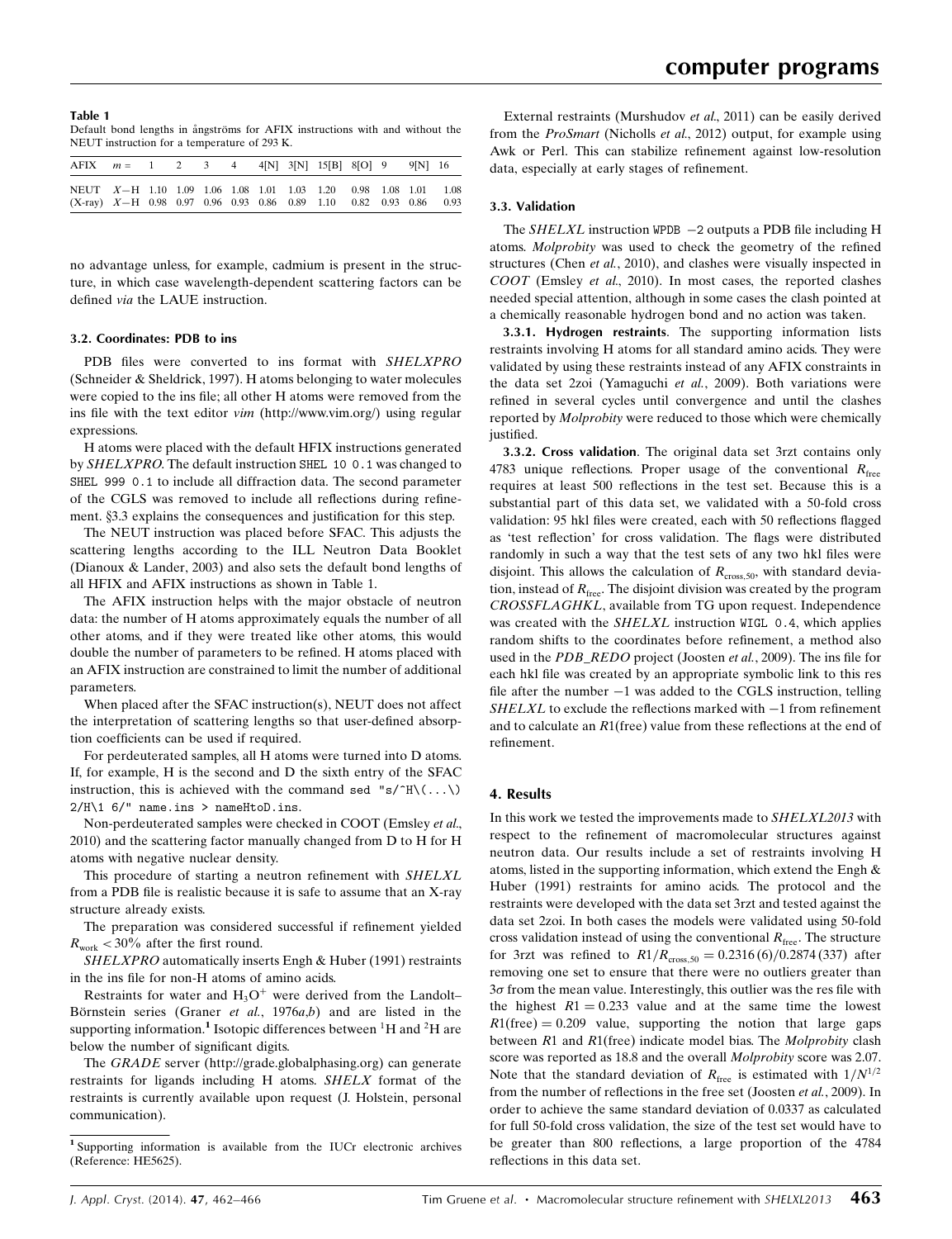Since this data set served only to establish the geometry restraints and the procedure, the solvent was not fully modelled, which explains the large difference between the deposited structure and the above values: The deposited structure of 3rzt was published with  $R_{work}/R_{free} = 0.202/0.249$ , a clash score of 5.98 and an overall score of 1.33. 3kyx has  $R_{work}/R_{free} = 0.169/0.197$ , a clash score of 1.24 and an overall score of 0.84. Note that the hydrogen-bond distances present in both 3kyx and 3rzt correspond to the shortened X-ray values so that the numbers listed here are based on Molprobitygenerated H-atom positions rather than the H-atom positions present in the deposited structures.

In contrast to the partial refinement of data set 3rzt, the data set 2zoi was fully refined. This was done in two different ways: using AFIX constraints for all H atoms except for water molecules, and with restraints instead of AFIX constraints. With AFIX constraints for H atoms, the structure refined to  $R1/R<sub>cross,50</sub> = 0.2152 (2)$ 0.2526 (309). Four clear-cut outliers were ignored for the calculation of mean values and standard deviations. The Molprobity clash score is 5.27 and the overall score is 1.84. With 15 283 reflections, 4150 restraints and 4274 parameters, the data-to-parameter ratio is 4.55.

Replacing all AFIX commands with the restraints from this work resulted in  $R1/R_{cross,50} = 0.2066 (1)/0.2475 (294)$  after removal of three  $3\sigma$  outliers, and the clash score dropped to 2.63 and the overall score to 1.53. With 15 283 reflections, 19 576 restraints and 6991 parameters, the data-to-parameter ratio is 4.99.

For comparison, the deposited structure 2zoi was published with  $R_{work}/R_{free} = 0.192/0.219$ , a clash score of 4.16 and an overall score of 1.75.

The following sections highlight some points of interest which make SHELXL particularly useful for the examination of H atoms in macromolecular structures.

# 4.1. AFIX constraints and hydrogen restraints

The riding model cannot place all H atoms in a unique way, notably for the –OH in serine, threonine and tyrosine. These H atoms can be placed with two different AFIX instructions. Firstly one can write AFIX 87 (*i.e.*  $m = 8$ ,  $n = 7$ ) below the donating oxygen in the atom list and set the coordinates of the H atom in the following line to those of the accepting atom.  $n = 7$  only requires the approximate direction for the placement of the H atom. Its position is then refined with the default O-H distance for  $m = 8$  listed in Table 1 and a tetrahedral C—O—H angle.

Alternatively, when AFIX 147 is used and the coordinates of the H atom are set to  $(0, 0, 0)$ , the H atom is placed by searching the circle of possible H-atom positions around the C—O bond for the minimum nuclear density for  ${}^{1}H$  and the maximum density for  ${}^{2}H$ . This use of AFIX 147 to place H or D attached to oxygen is best performed after the refinement of the rest of the structure, including H and D atoms, has converged. Otherwise it can be affected by difference Fourier ripples.

AFIX instructions define constraints. Unless  $n = 0$ , they reduce the number of refined parameters. However, since the scattering lengths of hydrogen and deuterium are significant for neutrons, the applied constraints can lead to a deterioration of both the molecular geometry and the density map. During refinement, it should therefore be tested if removing all AFIX instructions and inserting the hydrogen restraints available from the supporting information maintains the stability of the refinement.

When using AFIX it is important to bare in mind one technical difference between the riding-atom model and restrained atoms. Riding atoms experience the repulsing force of anti-bumping

restraints only in the directions of the vector between the two clashing atoms. This may prevent the rotation of a group, which is often, as in the case of a methyl group, the appropriate movement to reduce a close contact violation.

The chiral volume restraint CHIV is very important for proteins, e.g. the chiral volume of the  $C\alpha$  atoms is generally restrained for all standard amino acids in macromolecular refinement. In the presence of the NEUT instruction, SHELXL2013 distinguishes two situations: If the central atom binds to exactly three atoms, the chiral volume is calculated from these three atoms. If the central atom binds to four atoms, one of which is an H or D atom, this atom is ignored and the chiral volume relates to the remaining three atoms, thus allowing restraint of the chiral volume of  $C\alpha$  even in the presence of the H $\alpha$ atom.

The first form allows a flexible flat amide group in proteins including the NH group, as is illustrated, for example, by Asp34 in 2zoi: the amide H atom makes a strong hydrogen bond to O in Asn38. AFIX 43 forces the H atom into the peptide plane of Asp34, which leads to a bending of the peptide plane, listed as 'disagreeable restraint' in the SHELXL listing file. If, instead of using the constraint AFIX 43, one uses CHIV\_ASP N and appropriate 1,2- and 1,3-distance restraints by means of DFIX, DANG and SADI, the H atom can deviate from the peptide plane of Asp34 in a chemically plausible way.

# 4.2. Perdeuteration

In order to reduce background scattering from  ${}^{1}H$ , hydrogen is usually replaced with  ${}^{2}H$  either by soaking the crystal in deuterated buffer or by perdeuteration, i.e. the expression of the protein in deuterated media. The exchange is nearly complete in perdeuterated samples. The ins file from SHELXPRO only needs adjusting once to correct the scattering factor of H atoms to deuterium as described in x3.2. The rubredoxin data set 3rzt was perdeuterated. When the replacement of H with D is carried out by soaking, mostly OH and NH groups exchange, while CH do not. The refinement of the nonperdeuterated sample 2zoi began with replacing all H atoms of OH and NH groups, including water molecules, with deuterium. After the first round of refinement, the nuclear density map was visually inspected in COOT. COOT has the ability to set any map as difference map, which is necessary to see the negative density values for  ${}^{1}H$ atoms. Figs. 1 and 2 show positive nuclear density in orange and



# Figure 1

PDB code 2zoi: incomplete exchange of H atoms involved in the formation of an antiparallel  $\beta$  sheet. The amide H atom of Lys111 is exchanged, while those of Phe92 and Val107 are not. Yellow:  $2F_o - F_c$  map contoured at  $2\sigma$ ; purple:  $2F_o - F_c$ map contoured at  $-2\sigma$ .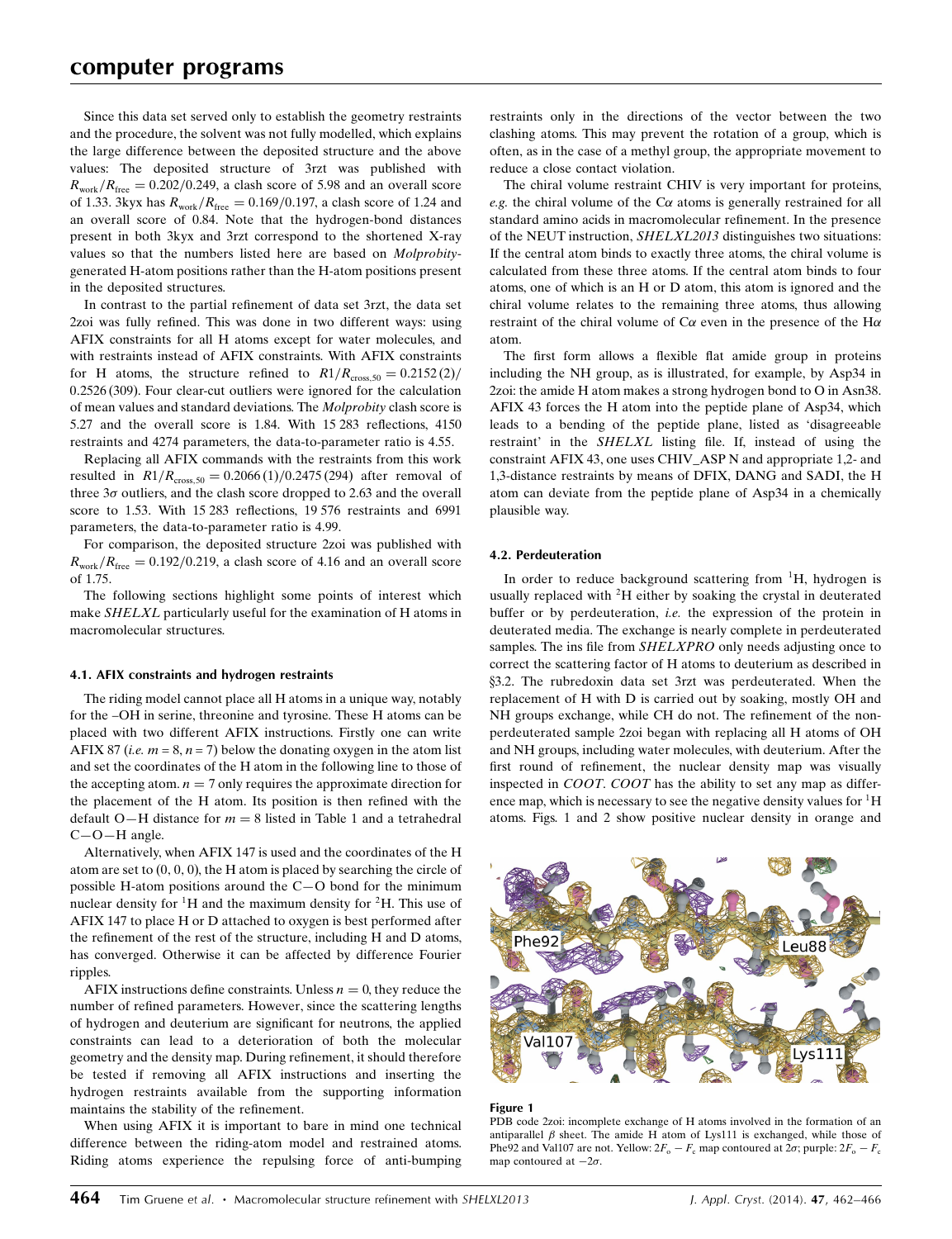Table 2 Hydrogen-bond geometry  $(\mathring{A}, \circ)$  for the water molecule shown in Fig. 2.

| $D$ -H $\cdots$ A          | $D-H$    | $H\cdots A$ | $D\cdots A$ | $D - H \cdots A$ |
|----------------------------|----------|-------------|-------------|------------------|
| $(Gly7) N-H \cdots$ O      | 1.01(19) | 1.8(2)      | 2.7(3)      | 141(20)          |
| $O-D1 \cdots ND1$ (His108) | 1.0(2)   | 1.5(2)      | 2.5(3)      | 175(25)          |

negative density in purple and demonstrate how the map clearly distinguishes between hydrogen and deuterium. It is worth noting that the exchange of NH was incomplete: especially those H atoms involved in the formation of secondary structure elements were mostly unexchanged, and after our refinement, the structure of 2zoi contained 782 H atoms and only 137 D atoms in the protein chain. The antiparallel  $\beta$  sheet between Leu88–Phe92 and Val107–Lys111 in Fig. 1 illustrates the incomplete exchange. Note the clear positive nuclear density at the amide H atom of Lys111 and the backside of the upper strand.

# 4.3. Water molecules

X-ray crystallographers are used to placing water molecules as point-like O atoms. Neutron data reveal the shape of  $H_2O$ , although high-resolution data are required. Fig. 2 shows one example of a water molecule oriented within the neutron data. Table 2 describes the hydrogen-bonding geometry. The position and orientation of this molecule is unrestrained. At lower resolution, a chemically reasonable orientation can be achieved by means of restraints. In the example of Fig. 2 and Table 2, where the water molecule has the residue number 2081, Gly7 the residue number 1007 and His108 the residue number 1108, simple restraints would read DFIX 1.0 0.2 H\_1007 O\_2081

DFIX 1.0 0.2 D1\_2081 ND1\_1108

# 4.4. SHELXL helps to avoid mistakes

Several of the models in the PDB refined against neutron data have a C—H bond length of 0.9 Å: the bond length used for X-ray data, which appears shortened because X-rays interact with electrons and the centre of the electron distribution lies between the donor nucleus and the H-atom nucleus. The PDB also contains several neutron data sets with occupancies refined on a per-atom basis. This leads to reduced R values but is difficult to justify in a chemical sense. Examples include the occupancies 0.77/0.96/0.73 of O/D1/D2 of water A2017 in PDB structure 4ar3 (Cuypers et al., 2013), the occupancy -0.45 of the D atom of Val17 in 3otj (Kawamura et al., 2011) and the occupancies 0.22/0.49/-0.02 for the amide group in Met1 of 3kcl



# Figure 2

PDB code 2zoi: unrestrained orientation for a water molecule making hydrogen bonds to H atoms in Gly7 and  $N\delta_1$  in His108. D2 points at the centre of the aromatic ring of Phe121. The hydrogen-bond network is described in §4.3. Yellow:  $2F_o - F_c$  map contoured at  $2\sigma$ ; purple:  $2F_o - F_c$  map contoured at  $-2\sigma$ . Figure created with COOT (Emsley et al., 2010) and Raster3d (Merritt & Bacon, 1997).

(Kovalevsky et al., 2010). Independent refinement of occupancies is not justified for the data-to-parameter ratio usually available for macromolecular structures.

The 'standalone' philosophy of SHELXL programs becomes also noticeable in the simplicity of input files: only the reflection data file and one single file containing coordinates, instructions and restraints are needed, and the automatically generated lst file directs the users to critical points in the model, like the list of disagreeable restraints at the end of refinement directly listed above the refinement statistics.

The concept of free variables in SHELXL encourages the user to inspect the occupancy values to ensure that models make chemical sense, and to recognize and avoid artefacts that lead to an artificially low R1 value but not to an improved structure. Free variables also allow one to create arbitrary groups of atoms in order to determine the ratio of  ${}^{1}H/{}^{2}H$  at labile positions, for example, in the solvent or for NH groups. This is explained in the following section.

# 4.5. Deuterium saturation

D<sub>2</sub>O can be considered highly hygroscopic, and the saturation with deuterium drops as soon as a buffer is exposed to the humidity of air. The data set 3rzt stems from a perdeuterated sample. To determine the D saturation of the perdeuterated rubredoxin, the occupancy of D atoms was refined initially grouped by free variables (FVAR) for

- $(1)$  N-D and O-D (including all water molecules)
- (2)  $C\alpha D\alpha$
- (3) any other C—D bond

The groups including carbon resulted in free variable values greater than 1.0. Therefore, only the occupancy of exchangeable H atoms was refined and the C—D deuterium occupancies were fixed at 1. This resulted in a free variable value  $f<sub>2</sub> = 0.895$ . The deuterium saturation can be calculated from the total scattering contribution:

$$
f_2 b_c(D) = p b_c(D) + (1 - p) b_c(H),
$$
  
\n
$$
p = \frac{6.674 f_2 - (-3.741)}{6.674 - (-3.741)}.
$$
\n(1)

 $b_c(H)$  and  $b_c(D)$  are the bound coherent scattering lengths of hydrogen and deuterium, respectively (Dianoux & Lander, 2003). This results in a deuterium saturation of  $p = 93\%$ , a realistic value for deuterated buffers used in perdeuteration (S. A. Mason, personal communication).

The usage of one free variable only for the occupancy of a group of D atoms introduces only one extra variable, avoids error-prone bookkeeping compared to the introduction of an alternative conformation found in several deposited PDB files (e.g. 2zoi) and leads to the chemically useful information of an effective deuterium saturation of the sample.

# 4.6. Estimated standard deviations

SHELXL has had the capability of calculating estimated standard deviations by full-matrix refinement. Since SHELXL2013 uses dynamic memory allocation, this capability is only limited by computer RAM and is therefore also accessible to macromolecular structures. Without any further arguments, the HTAB instruction in the ins file will list putative hydrogen bonding including nonclassical hydrogen bonds in the lst file, and the res file is amended by the detailed syntax of the HTAB command. These include  $C-H\cdots X$ bonds in the case where the C atom is attached to an electron withdrawing group. The combination of the HTAB instruction with unrestrained refinement, i.e. L.S. 1 DAMP 0 0 and MORE 3, provides standard deviations also for hydrogen bonding. As an example we chose 2zoi. Restraints were removed with the command sed